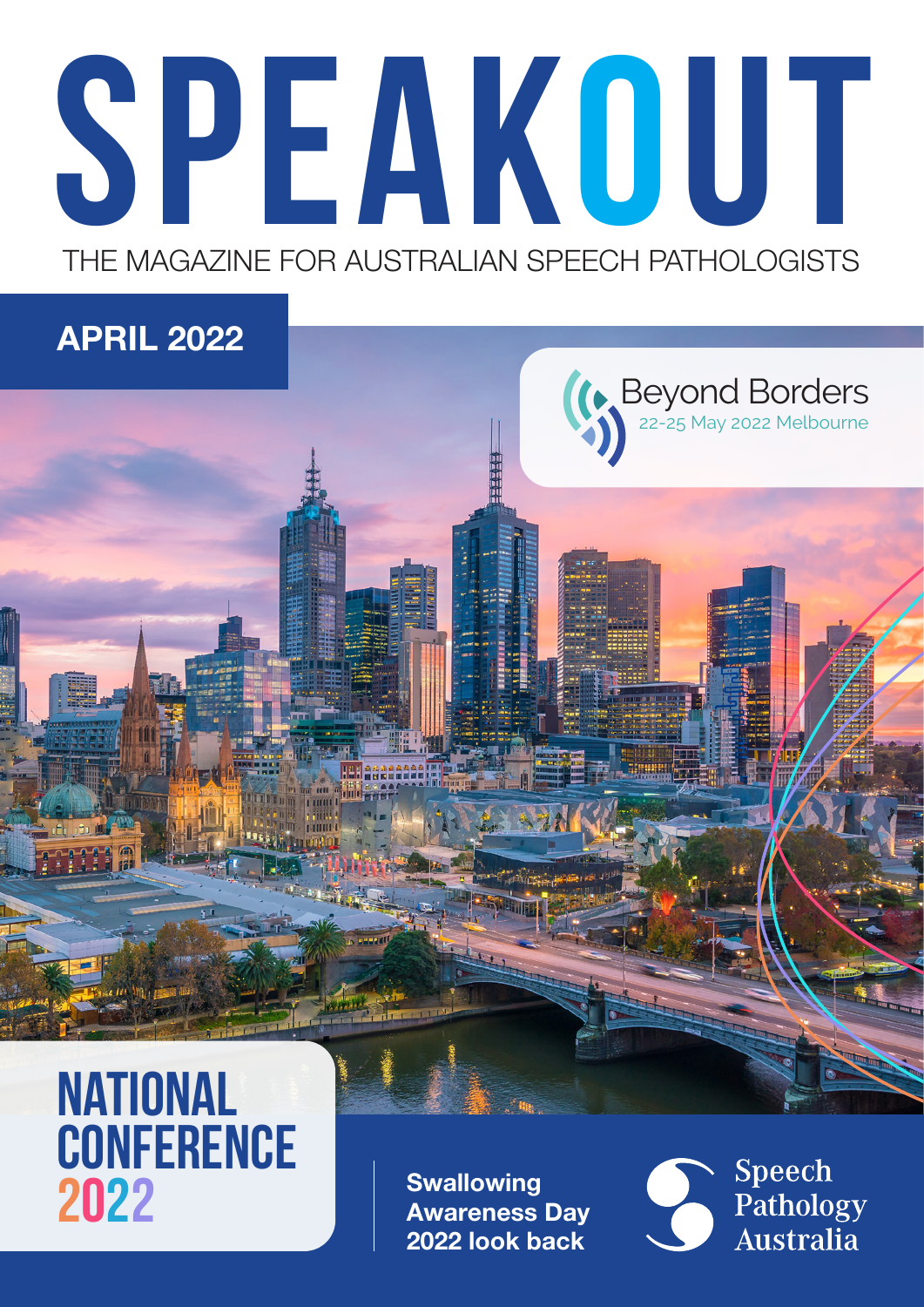

- allowing employees who are dads or partners to access paid leave at the time of birth or adoption, or when the other parent returns to work;
- topping up an employee's pay so they get their full wage when accessing government-funded parental leave pay; or
- allowing the option of taking annual leave or long service leave at half pay during parental leave.

It is important for private practice owners to have a workplace policy that outlines your approach to parental leave. This should include details on the employee's leave entitlements, requirements on giving notice, the transition arrangements for taking leave and returning to work, the communication process for keeping in touch during the leave period, and the options for flexible working arrangements.

#### Flexible working arrangements

Safety jurisdictions around Australia agree that flexible work arrangements can help create a mentally healthy workplace and improve employee motivation and productivity. The pandemic has impacted many employees' work arrangements and normalised the option of working from home. As employees transition back to the workplace, we have seen a significant trend towards employees wishing to maintain flexible or hybrid work arrangements.

The Fair Work Act outlines rights for certain employees around requesting flexible working arrangements, and obligations for how the employer manages these requests. At a minimum, employers must consider any written request by a person who is a parent or carer, living with a disability, aged 55 or older, experiencing family violence, or supporting a family or household member experiencing family violence.

An employer can only refuse these requests on reasonable business grounds, such as the arrangements being too costly, too impractical, or likely to result in significant loss of efficiency or productivity. But anyone is allowed to request flexible working arrangements and the Fair Work Ombudsman encourages employers take a best practice

approach by considering all requests and providing flexibility where possible, to support employee work-life balance.

Practice owners who are struggling to attract and retain skilled staff may benefit by offering more personalised work arrangements. A recent article, [The hyper](https://www.abc.net.au/news/2022-01-06/hyper-personalisation-of-work-coming-its-good-for-all-employees/100737426)[personalisation of work is coming and it could](https://www.abc.net.au/news/2022-01-06/hyper-personalisation-of-work-coming-its-good-for-all-employees/100737426)  **[benefit all employees](https://www.abc.net.au/news/2022-01-06/hyper-personalisation-of-work-coming-its-good-for-all-employees/100737426)**, published by ABC Radio National explores the trend towards 'job crafting' and work 'hyper-personalisation' to ensure that employees' individual experience suits their optimum performance and satisfaction profile.

Practice owners can take this on board by discussing with prospective or existing staff how they work best, what they find engaging or meaningful, where their strengths lie and their desired job requirements and responsibilities.

Practice owners can choose to offer flexibility in a range of different forms, for example:

In each of the following examples, it's important to know and comply with the relevant minimum employer/employee obligations. However, the key message of this article is that practice owners can choose to take best practice initiatives and offer incentives above and beyond their minimum legal requirements, in an effort to retain skilled staff and make their practice a more appealing workplace.

- flexible start and finish times or working more hours over fewer days
- part-time work, casual work or job sharing
- working from home or another location
- flexible rostering or taking rostered days off as 2 half days.

It is important for private practice owners to have a workplace policy that outlines your approach to flexible working arrangements and any employer/employee rights and obligations. This should include details on the types of arrangements that could be available in your workplace, how to make a request, how requests will be managed, how the arrangements will be monitored and reviewed, and record keeping requirements.

#### Staff development

People can often be drawn to employment in a particular role or organisation when they see opportunities to develop their career goals and aspirations. These kinds of incentives and benefits can take various forms, such as employer-funded training and upskilling programs, mentorships, leadership development and succession planning.

The organisational benefits of training and developing your staff are widely recognised, such as increased productivity and job satisfaction, reduced employee turnover and fostering a healthy workplace culture.

In today's new 'covid-normal' working landscape, it has become even more important to ensure that staff are supported to cope with workplace stressors, comply with various regulations and continue to perform well during times of change. The provision of regular training and development opportunities should be considered a key measure for retaining skilled staff, managing the work culture and mitigating the risk of staff issues or incidents.

### Thinking outside the workforce box

The challenge of attracting and retaining allied health staff was traditionally more of a concern in rural and regional areas. However, the pandemic has had a sweeping impact on healthcare and community care, with many employers now facing skilled workforce shortages.

Private practice owners, in particular, struggle to compete with the salaries and incentives offered by larger organisations, making it even more difficult to find the right candidate and secure their long-term commitment to the team.

This article provides private practice owners with an opportunity to think outside the box by considering a range of options and incentives aimed at attracting and retaining staff. This information can also provide a useful reference for speech pathologists and support staff who are contemplating or discussing employment options with a current or prospective employer.

#### Employer-funded paid maternity and parental leave

Paid maternity and parental leave is a targeted incentive that can attract early career graduates, experienced practitioners or administrative staff who may be considering or planning to start a family.

Under the Fair Work Act, employees (including long-term casuals) who have worked with their employer for more than 12 months are entitled to take unpaid parental leave when they or their partner give birth or adopt a child. They can also request up to a total of 24 months of unpaid parental leave. This minimum legal requirement includes a guarantee that the employee can return to their job after they complete their leave.

Practice owners can show support and loyalty to employees by providing a period of employer-funded paid parental leave. You can also consider other benefits, for example:

• paying an employee's superannuation contributions while on leave;

Options and considerations for attracting and retaining allied health staff